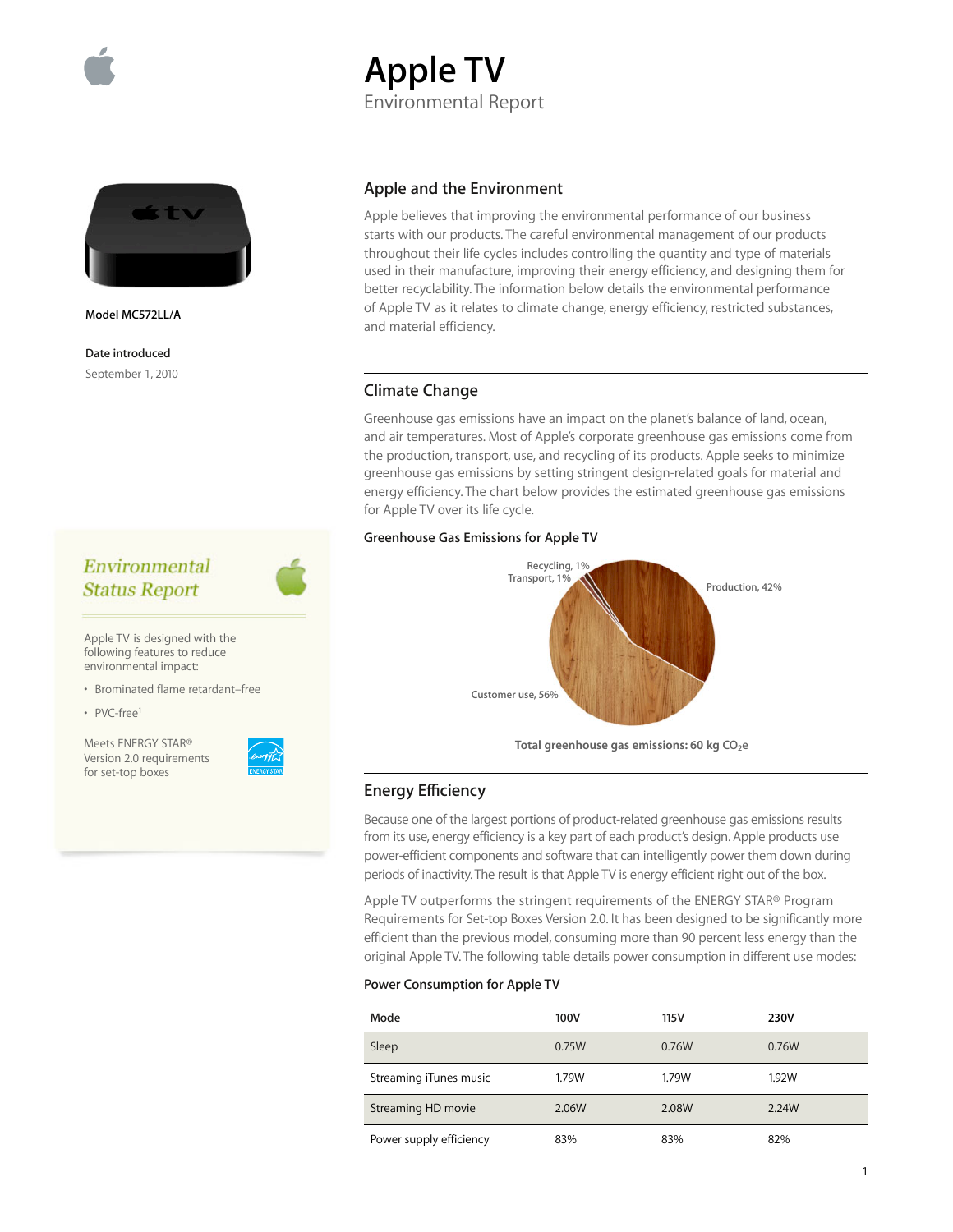

Apple TV uses less than 2.5W when streaming HD movies. To put that in perspective, it takes 25 Apple TV units streaming HD movies to equal the power consumed by a single household 60W lightbulb.

## **Material Efficiency**

Apple's ultra-compact product and packaging designs lead the industry in material efficiency. Reducing the material footprint of a product helps maximize shipping efficiency. It also helps reduce the energy consumed during production and material waste generated at the end of the product's life. The chart below details the materials used in Apple TV.

### **Material Use for Apple TV**



#### **Packaging**

The packaging for Apple TV uses corrugated cardboard made from 33 percent post-consumer recycled content. In addition, the retail packaging is extremely material efficient, consuming 79 percent less volume than the previous generation, allowing almost 5 times as many units to fit in a shipping container. The following table details the materials used in Apple TV packaging.

#### **Packaging Breakdown for Apple TV (U.S. Configurations)**

| Material                      | Retail box | Retail and shipping<br>Box |
|-------------------------------|------------|----------------------------|
| Paper (corrugate, paperboard) | 98q        | 164 <sub>q</sub>           |
| Plastics                      | 3q         | 3q                         |

## **Restricted Substances**

Apple has long taken the lead in restricting harmful substances from its products and packaging. As part of this strategy, all Apple products comply with the strict European Directive on the Restriction of the Use of Certain Hazardous Substances in Electrical and Electronic Equipment, also known as the RoHS Directive. Examples of materials restricted by RoHS include lead, mercury, cadmium, hexavalent chromium, and the brominated flame retardants (BFRs) PBB and PBDE. Apple TV goes even further than the requirements of the RoHS Directive by incorporating the following more aggressive restrictions:

- BFR-free
- Polyvinyl chloride (PVC)–free<sup>1</sup>



The retail packaging for Apple TV consumes 79 percent less volume than the previous generation. This allows almost 5 times as many units to fit per shipping container.